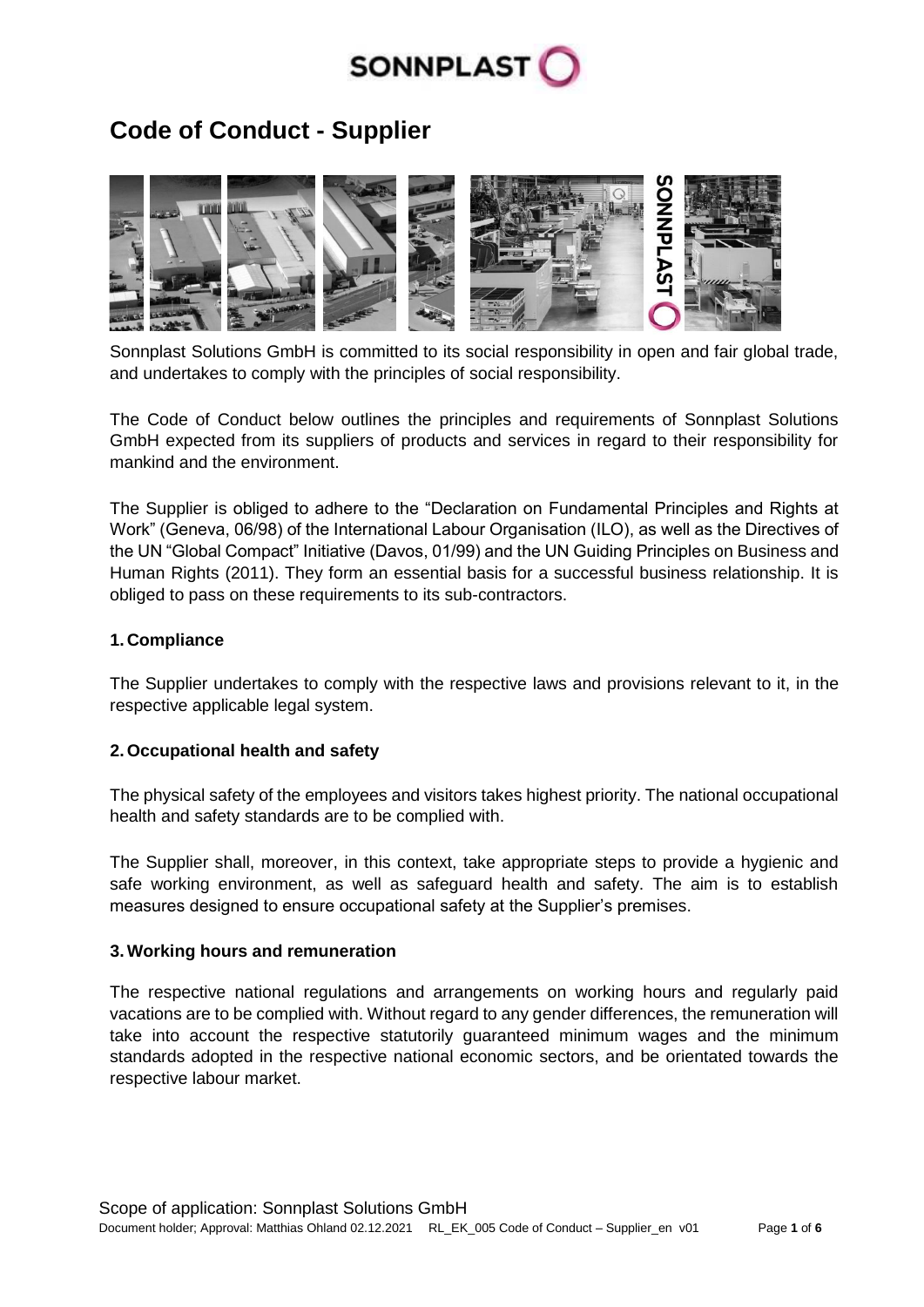

# **4.Environmental protection**

The aim is to reduce the environmental impact by careful handling of all resources (energy, raw materials, etc.), as well as lower emissions and energy consumption, and increase energy efficiency. Measures for responsible handling of the environment need to be adopted. Any impact upon the environment and employee health is to be avoided, with all activities, or kept to the absolute minimum.

The Supplier is obliged to notify Sonnplast Solutions GmbH in writing about any environmental hazards without delay, and disclose the outcome of the investigations required by the legislative authority to Sonnplast Solutions GmbH. It needs to answer any relevant queries in regard to the use of hazardous substances and comply with any regulations/restrictions notified by Sonnplast Solutions GmbH. Active engagement with the topic of environmental protection is a prerequisite. The aim is to establish environmental protection management at the Supplier's premises.

# **5. Handling resources/efficiency of resources and the consumption of energy**

Conservation of the environment and resources is of great significance, in the context of developing and manufacturing products and transporting them, as well as when disposing of them.

Efficiency of resources:

Suppliers use resources efficiently, and have established and implemented business processes to cover environmental aspects, such as the use of materials, energy consumption, greenhouse gas emissions, water quality and consumption, air quality, waste management and other natural resources. The outcome is that emissions in the air, in the water and on the earth are reduced, and the environmental impact effectively kept to a minimum. Relevant key data is deployed in order to monitor the efficiency. Suppliers will, at Sonnplast Solutions GmbH's request, provide information and data aimed at the preparation of resource efficiency analyses and lifecycle assessments, e.g. overall energy consumption, CO2 emissions from their own and third partygenerated energy, overall water consumption, process water, waste for disposal, waste for recycling and VOC emissions (volatile organic compounds). Waste management:

Suppliers are, when developing and manufacturing products, as well as during the use phase and the subsequent recycling of them, as well as any other activities associated with them, to avoid waste, and are to consider how they can be re-used or recycled, as well as the hazard-free, environmentally friendly disposal of residual waste, chemicals and waste water.

# Environmental management:

Suppliers shall ensure compliance with any valid provisions and laws on protection of the environment. Suppliers must, moreover, develop and use an appropriate waste management system (depending upon the impact of production upon the environment, e.g. pursuant to ISO 14001), in order to minimise ecological damage and hazards and improve environmental protection during day-to-day business operations.

# **6. Dispensing with minerals from areas of conflict and risk**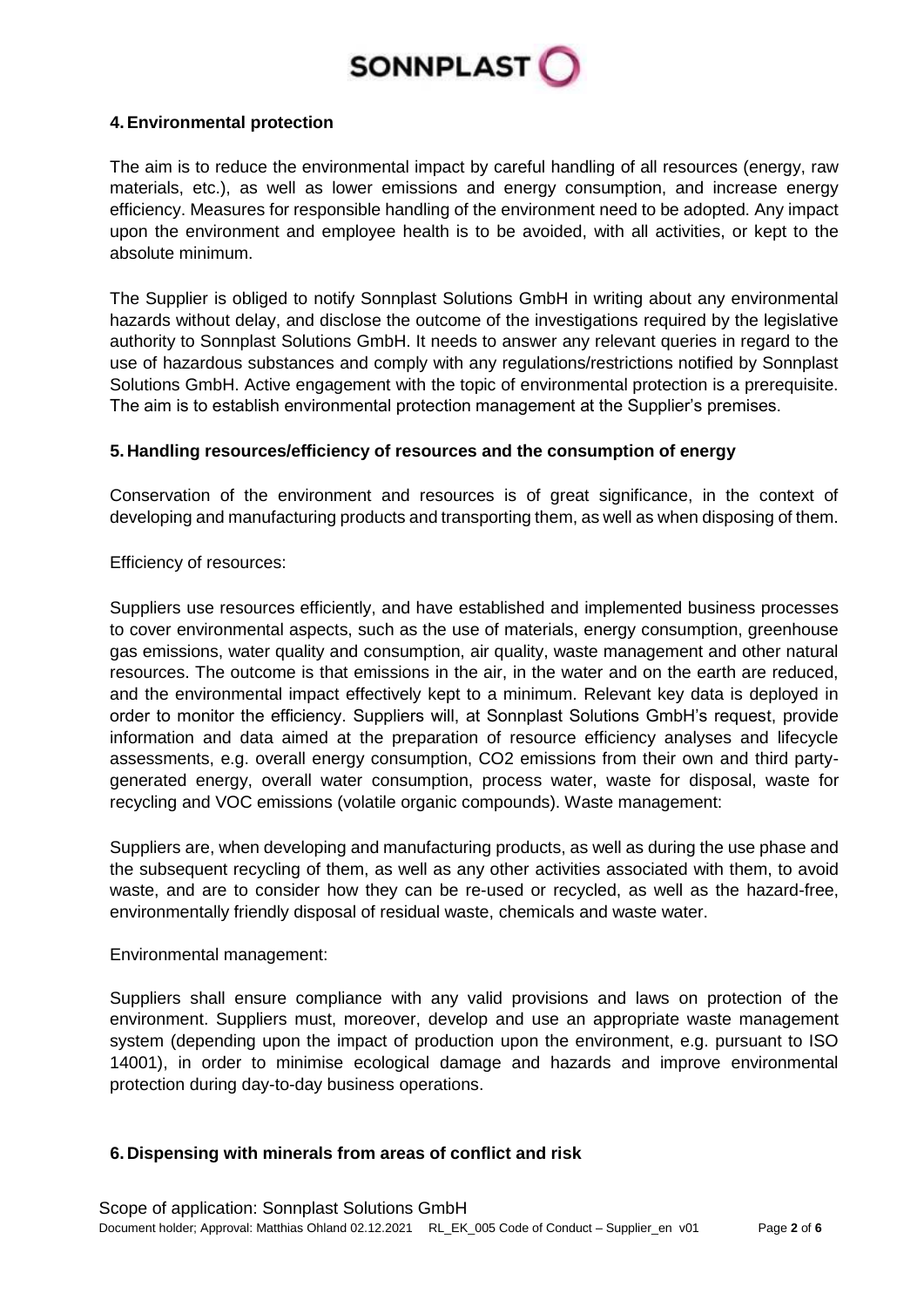

The Supplier warrants that it does not use any conflict-ridden minerals, such as, in particular, tin, tantalum, tungsten, gold and its derivatives, from areas of conflict and risk. According to the Dodd Frank Act, Section 1502, conflict-ridden minerals are minerals, the revenues from which directly or indirectly fund non-governmental armed groups.

According to the Dodd Frank Act (Section 1502) and the envisaged European Conflict-Ridden Mineral Act, the supply chain is to be checked, and the use of conflict-ridden minerals avoided, or,otherwise, the latter are to be substituted. In so far as conflict-ridden minerals cannot be substituted, the Supplier will only buy from smelting works that are validated in line with the requirements of the CFS Program (Conflict-Free Smelter Program), and included in the "CFS Complaint Smelter" List.

Once per year, as well as at Sonnplast Solutions GmbH's request, information needs to be provided, also by any sub-contractors, on the smelteries from which the minerals are procured.

## **7. Handling prohibited hazardous substances**

Substances which are subject to any statutory restrictions or prohibitions may only exist in the parts or materials supplied or in the products contained in them in accordance with such regulations (e.g. the Chemical Prohibition Ordinance, End-of-Life Vehicle Ordinance, Regulation (EC) No.1907/2006 of the European Parliament and of the Council of 18 December 2006 concerning the Registration, Evaluation, Authorisation and Restriction of Chemicals (REACH), as amended).

## **8. Human rights**

The Supplier is obliged to comply with and observe the internationally recognised human rights in accordance with the UN Declaration on Human Rights. It is to be ensured that it does not become complicit in human rights infringements.

- The internationally recognised human rights are to be complied with.
- Equal employment opportunities are to be guaranteed, and the Supplier is to refrain from any form of discrimination.
- It is to promote equal treatment of its employees, irrespective of sex, race, skin colour, any kind of handicap, origin, religion, again or sexual orientation.
- The personal dignity, privacy and personal rights of each individual are to be respected.
- Any unacceptable treatment of staff, such as mental cruelty, sexual and personal harassment or discrimination, is not to be tolerated.
- Nobody is to be employed or made to work against his or her will.
- Human trafficking is never to be carried out, accepted or supported.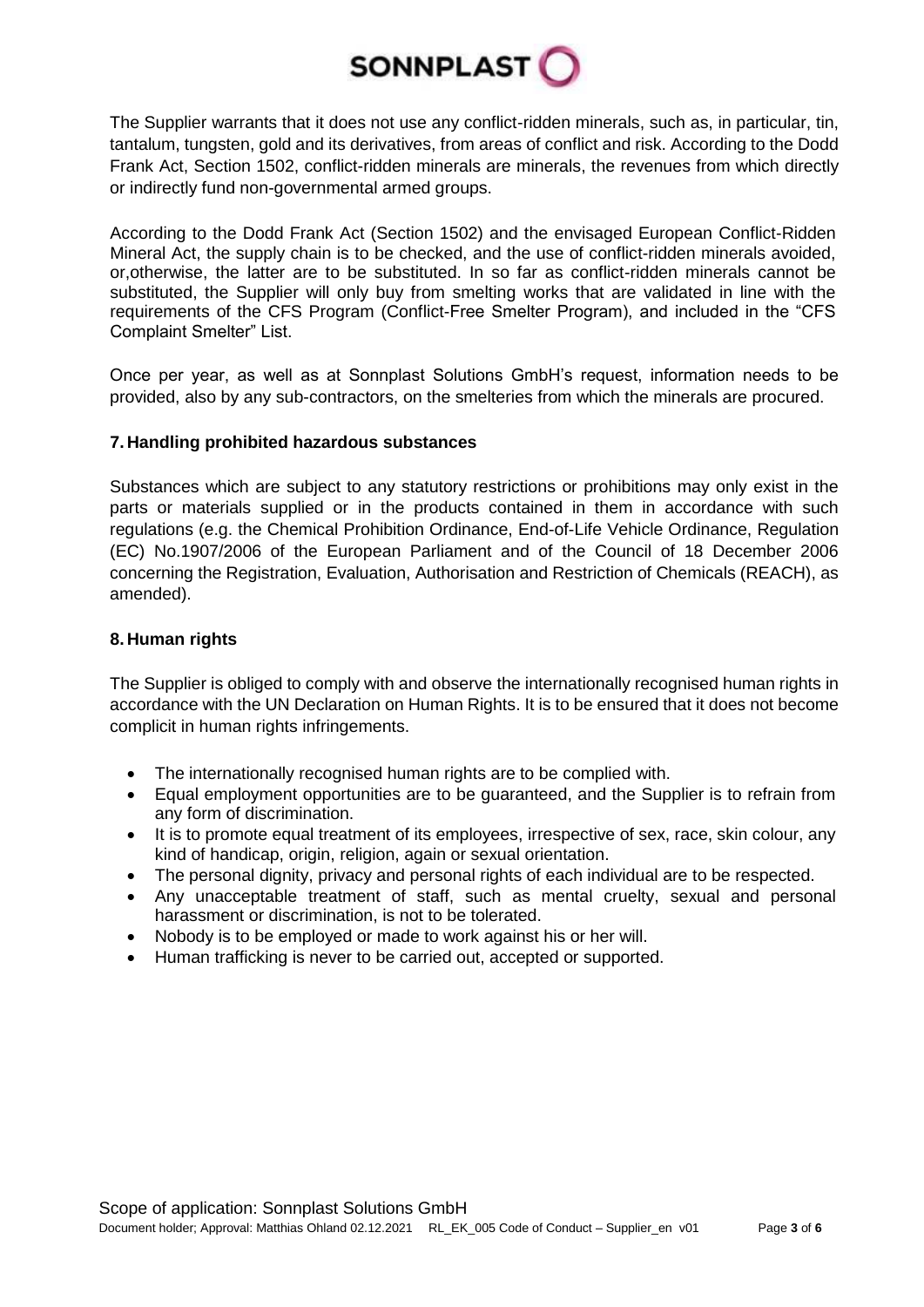

# **9. Rights of children**

Child labour is prohibited. The health, safety and trouble-free development of children is absolutely to be ensured. Adherence to the minimum age of employees, in line with the ILO Convention on Admission to Employment, as well as the prohibition of child labour, always needs to be guaranteed by the Supplier.

#### **10. Free choice of occupation**

The Supplier is obliged to preserve the principle of free choice of place of work. Any form of forced labour or child labour will not be tolerated.

## **11. Fair working conditions**

The Supplier needs to ensure conditions that make it possible for employees to maintain an appropriate standard of living. The remuneration needs to secure the employee's subsistence, including social and traditional participation, and be in line with any statutory regional provisions. Adherence to the nationally applicable working hours and vacation provisions is mandatory.

- The Supplier needs to ensure appropriate remuneration, which corresponds at least to the respective national, statutory standards or the level of the national economic sectors/industries.
- The respective national regulations and agreements on working hours and regularly paid vacation are to be complied with.
- The respective statutory standards on working hours, including overtime, applicable in the various countries and/or the collective wage agreements are not to be exceeded.

#### **12. Protection against discrimination**

Dealings with one another need to be marked by tolerance and respect. Equal opportunities and equal treatment need to be guaranteed, irrespective of origin, skin colour, religion, sex, age, sexual orientation, social origin, physical or mental handicap, and also any social or political affiliation, in so far as the latter are based on democratic principles and tolerance towards people who think differently.

## **13. Freedom of association**

The basic right to freedom of association on the part of employees is to be preserved. Forming trade unions and representative bodies for employees, and becoming members of them, is recognised.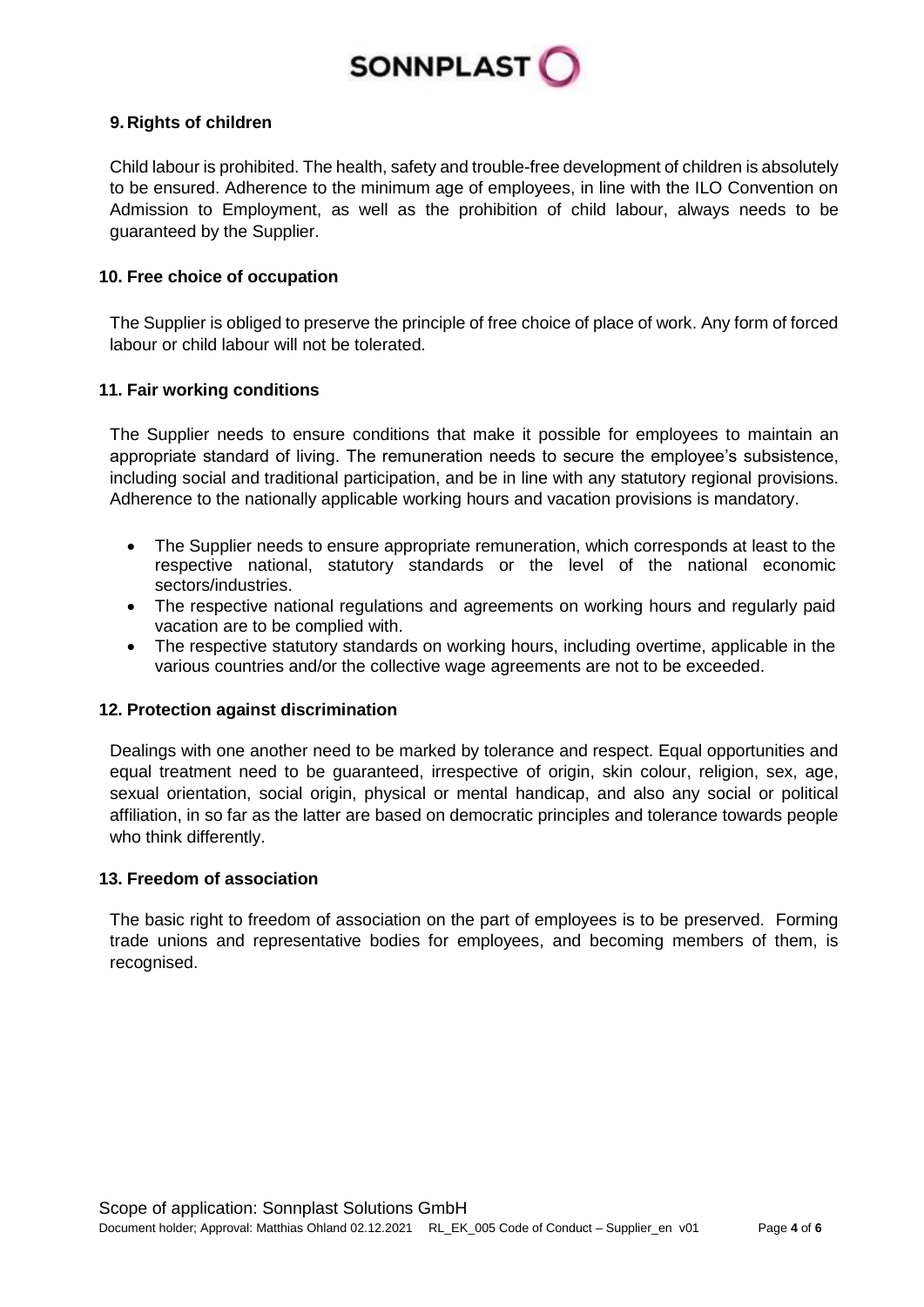

## **14. Fair competition**

Competition stimulates maximum achievement. A stable business co-operation for the benefit of all can, however, only exist if there is fair competition and strict compliance with the legal system. Every supplier is obliged to observe, and comply with, the national and international rules of fair competition, and not to engage in any actions that violate anti-trust law.

#### **15. Anti-money laundering measures**

Sonnplast Solutions GmbH supports all measures necessary in order to, within its sphere of influence, prevent the injection of funds acquired through criminal activity into the legal financial circuit with the aim of concealing the true origin of them.

## **16. Combating corruption**

The Supplier needs to reject and prevent any form of corruption, incl. "facility payment", within the scope of business activity. It is required to ensure that its employees, sub-contractors or authorised representatives do not grant, offer or accept any bribes, kickbacks or any other illegitimate payments or benefits. This also applies to any actions liable to prosecution, such as fraud, breach of trust or criminal offences against fair competition.

## **17. Observance of German Foreign Trade Regulations**

With all deliveries, services and payments, Sonnplast Solutions GmbH observes the applicable national and international foreign trade legislation. Any violations in this field not only lead to extremely heavy administrative fines, but may entail prison sentences for those involved. In addition, not only will the deliveries concerned be stopped, but future deliveries of Sonnplast Solutions GmbH Group will also be impeded by the loss of customs and export privileges.

#### **18. Transparency**

The accountability and transparency under these guidelines are to be ensured by means of suitable proprietary, as well as state, control measures, and need to be proven to Sonnplast Solutions GmbH.

#### **19. Information security**

The Supplier is obliged to fulfil the respective applicable Information Security Policy of Sonnplast Solutions GmbH. The Supplier in any case warrants that it will adhere to the Trade Secrets Directive (EU) 2016/943, and implement a minimum standard of protective measures in regard to the business know-how provided by Sonnplast Solutions GmbH. Suppliers having their registered office outside the European Union undertake to likewise comply with the principles laid down in this Policy.

It is the Supplier's task to make sure that its sub-contractors likewise act in accordance with these regulations.